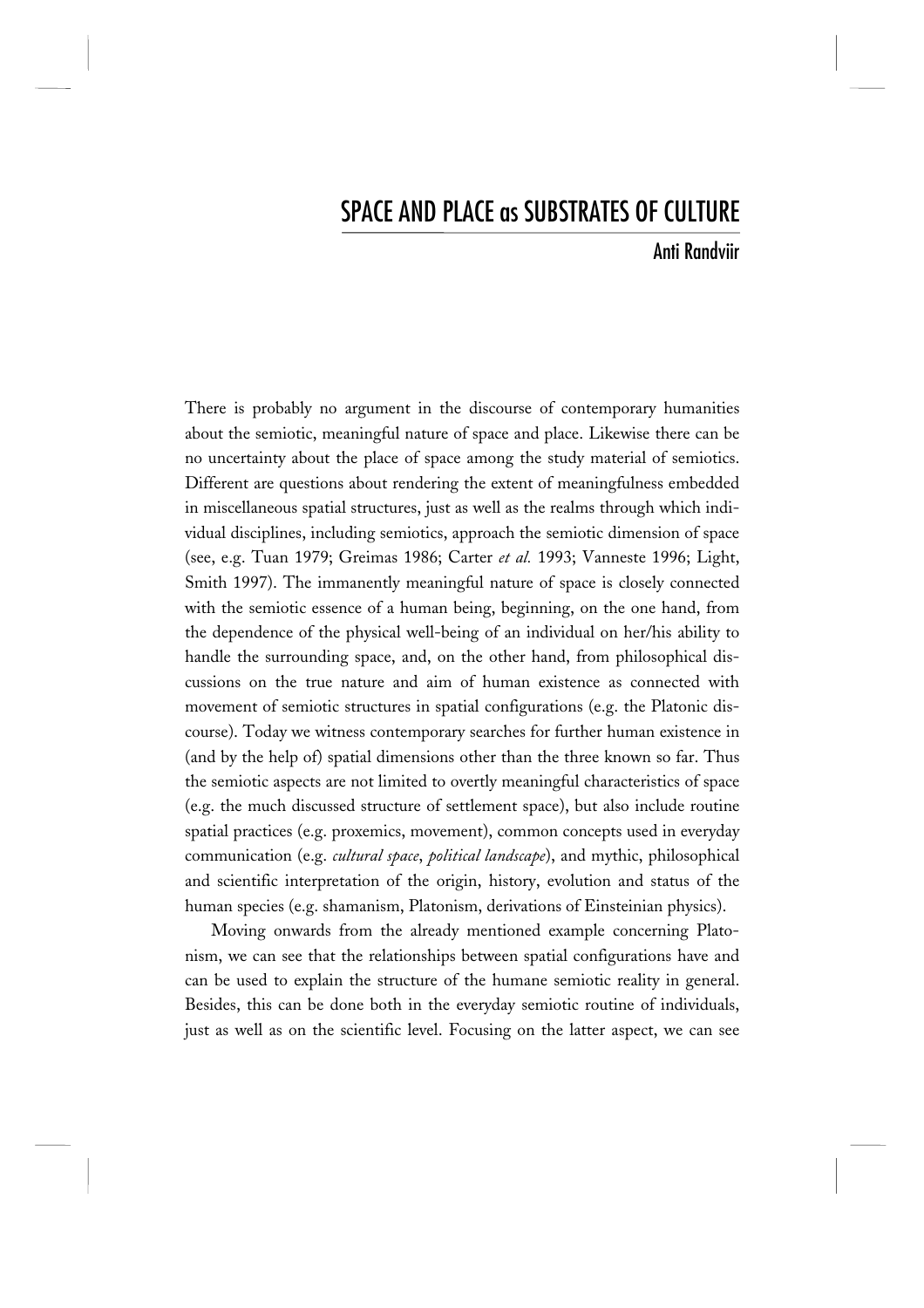that the matter does not any more concern space and place as certain categories with definite characteristics, but that they have often been turned into *devices* of describing different phenomena; we are regularly talking about the spatiality of certain artifacts, concepts, semantic fields, just like these phenomena gain their semiotic value though *placement* into an overall system (that, through such procedures, in turn, provides these phenomena with the spatial dimension helping to set them into an integral perspective).

Thus space also serves as a substrate for culture through descriptive techniques. It has become a common habit to talk about cultures in terms of cultural spaces, about cultural units as forming semantic fields and spaces (e.g. the space of a text, painting, etc.).

#### **Spatialisation and placement of culture: the metalevel**

It is interesting to take notice of quite extensive uses of *space* and *place* at the description of numerous cultural and environmental phenomena. One can also meet arguments on geographic (see, e.g. Lavie, Swedenburg 1996; Pilkington 1998), religious, ideological (Dorfman, Mattelart 1975), cultural (e.g. Segal 1992; Robertson *et al.* 1994) and other kinds of *displacement*, displacement in the discourse of fiction (e.g. Simpson 1987; Talgeri, Verma 1988) and elsewhere (see also Krupnick 1983). However, it seems to be important to stress that in order to displace a physical or cultural unit, it has to be *placed* firsthand. It is through placement of a semiotic unit into a system that provides it with the necessary distinctive features as compared with other elements of the systems. Only relationships of a semiotic unit with other elements of the system supply it with a value, if reminding of Ferdinand de Saussure's treatment (see Saussure 1959: 111–122), that makes it possible to use it in a representational text or discourse. Thus it is only after such primary placement that a meaningful unit can be displaced, i.e. placed to another (semiotic) system. And apparently the displaced semiotic units, meanings or characteristics function via connections with the original (semiotic) system, even though doing it by the so-called minus device or more or less manifested non-being in the set of the original system. This can probably be observed at different appearances of displacement in miscellaneous fields of human culture, but in the current context an example can be drawn from a common cultural practice explicitly connected with spatial structures. If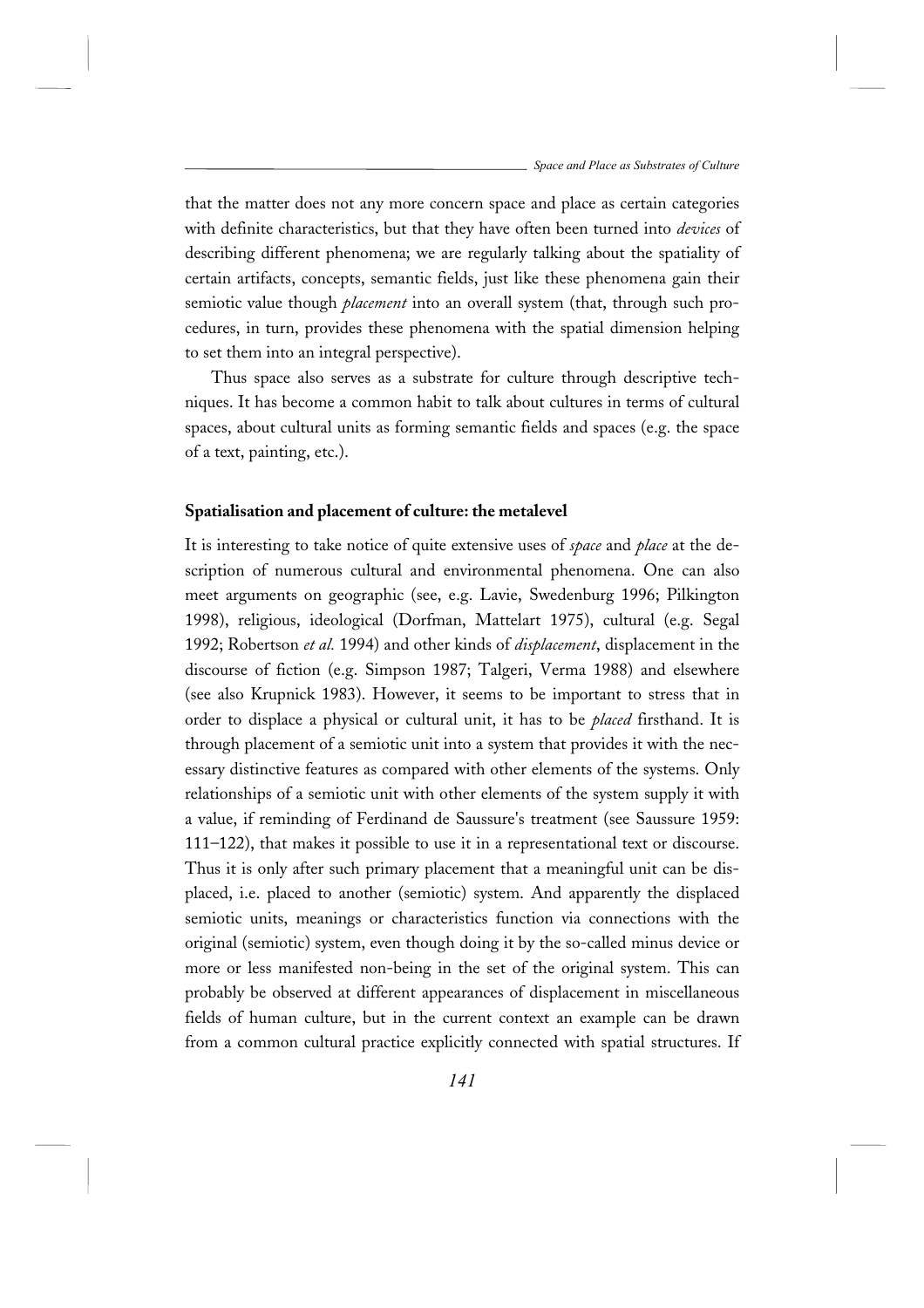we are reminded of the practice of banishment and its history, we can simultaneously witness the mechanism and essence of both sociocultural and territorial identification. Be it a city, city-state or a larger territorial unit, the expulsion of a person from it demonstrates displacement of a person not fitting in a given sociocultural system sharing common norms. Banishment is thus a vivid example of the congeniality of the conceptual reality and spatial structures already on the so-to-speak non-scientific reflective level of society. It also demonstrates, indeed, that the relevant subject or semiotic unit (e.g. Socrates) was first *placed* into a system to test its (his) suitability, then positioned into the sociocultural context, and that banishment as an act of *displacement* served only against the background of the original state of affairs. In addition such an act of expulsion helped to *displace* certain qualities present, but unwanted in the given social sphere. This example concerns spatialisation, placement and displacement as operations common for cultural routine. However, the terms seem to gain even more importance on the metalevel where we can talk about the descriptive techniques of culture (banishment, in an implicit way, also being of course one of them).

When looking into the semiotic use of *space*, *spatiality*, *place*, *location*, *locality*, or comparable notions – regardless of their more precise terminological content – it is immediately possible to notice that besides studies of spatial structures themselves, the evolution of the relevant terms designating these and the similar structures, another way also exists – perhaps even much wider – of exploiting these categories. This manner of treatment is of course the metaphorical one. Perhaps it is almost natural that the metaphorical thinking and appliance of spatial categories to descriptions of cultural and other phenomena has made it possible to launch conceptions like *possible worlds, biosphere* and *noosphere, Umwelt* and many others that are connected with and help to explain aspects pertaining to the topic of construction of the semiotic reality.

Due to the overall relevance of spatial categories the metaphoric use of them in dissimilar phenomena in a way excluded the possibility of uniform definitions of spatial terms. Likewise it is not a complete discrepancy that description of (both physical and conceptual) spatial phenomena has not always had clarity and determination of the relevant terms as an obligatory prerequisite for study. This can lucidly be demonstrated by the example of cultural semiotics, especially studies published by the members of the Tartu-Moscow semiotic school. Within the framework of cultural semiotics space and place have frequently been sub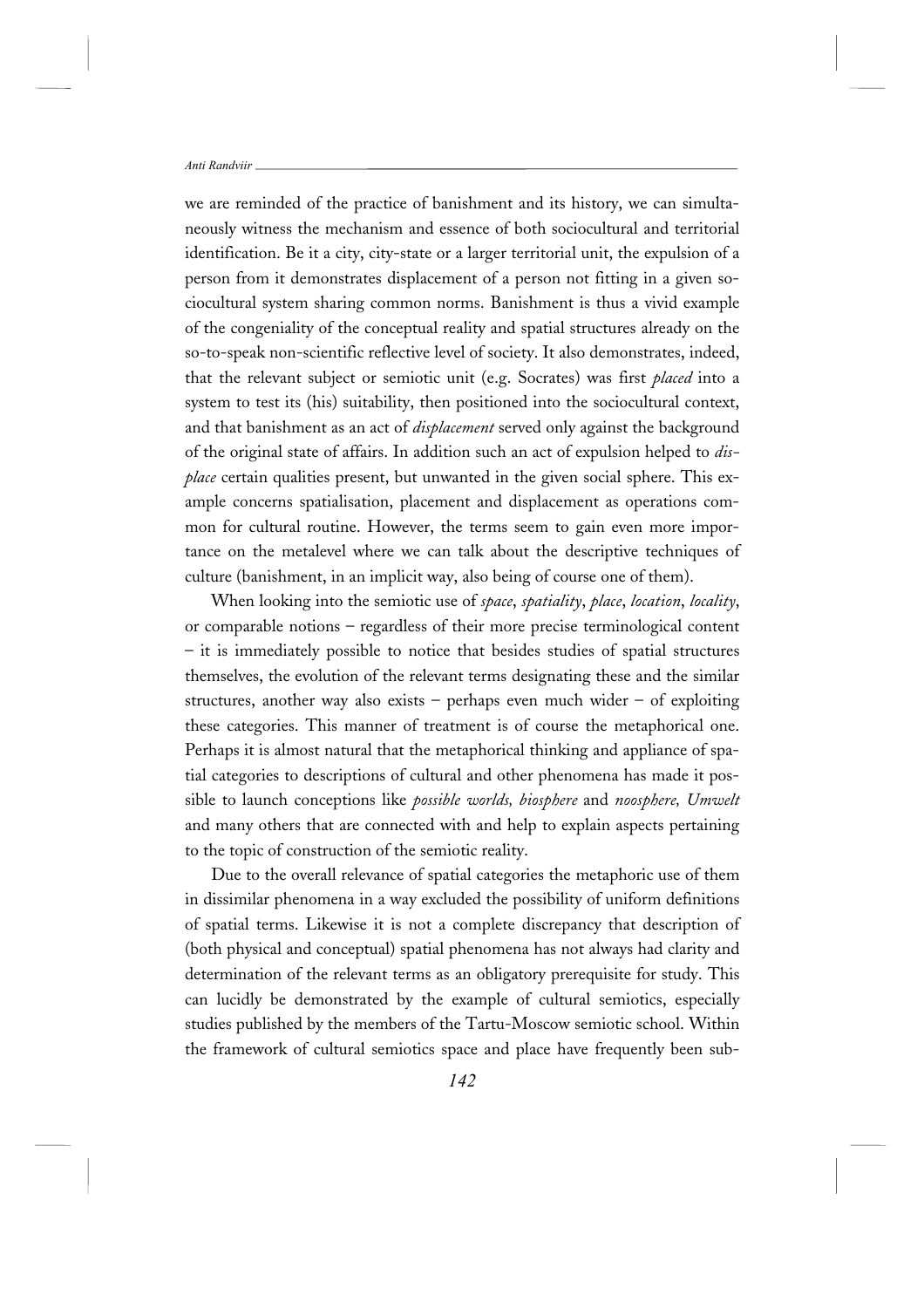jects of investigation. Due to the specific character of the Moscow-Tartuan cultural semiotics, however, space has been very tightly connected with the central notion and conception of approach – the text. Upon closer examination one can observe that text and space share practically the majority of the crucial structural features of identification. The text – be it literal, written, or not – is definable through a more or less stabile construction that is subjected to and ordered by a dominant structural element. This feature is in the relationship of mutual dependence with the bordered nature of the text: in order to be characterisable as an individual entity the text is to be delimited as a distinct entity. It is also the boundaries, regardless of the extent chosen (from the literally syntactic level to boundaries involving dimensions of the evolving cultural context), that switch the text into interaction with other texts and semiotic units. It is not difficult to see how relevant these features are for spatial entities as well. These similarities, of course, have not emerged from the paradigm of cultural semiotics, but have been treated all through modern human geography, areal cultural anthropology (not to talk about structural anthropology). However, within cultural semiotics the categories of space and text became more and more interwoven: description of one of them was often executed through the prism of the other. Interpretation of space in textual terms and analysis of texts in spatial categories was probably made possible by the general paradigmatic bias and foundation of cultural semiotics, the interconnected development of continental semiotics, linguistics and cultural anthropology being the most influential factor for this evolution.

Another fact of importance is the individual specific nature of both text and space. Space, as treated in structural anthropology and in semiotics further on, is the dimension which unites practically all human semiotic systems: space is both the context of all primary, secondary (and tertiary, if preferring the argument presented by Sebeok 1991) modelling systems and also the substrate for them. Semiotic activity is carried on in spatial structures, while the latter provides props for building up meaningful structures beginning from the biosemiotic construction of *Umwelt* up to the creation of very complex semiotic structures like statehood, national and cultural identity, etc. In a similar manner the text serves as a basic unit to format and form the semiotic reality of a social sphere. Texts are manifestations and constituents of cultural tradition, often treated as quite organic cultural phenomena that in a way exist independently of (human) culture bearers (according to T.S. Eliot and trends including many of the post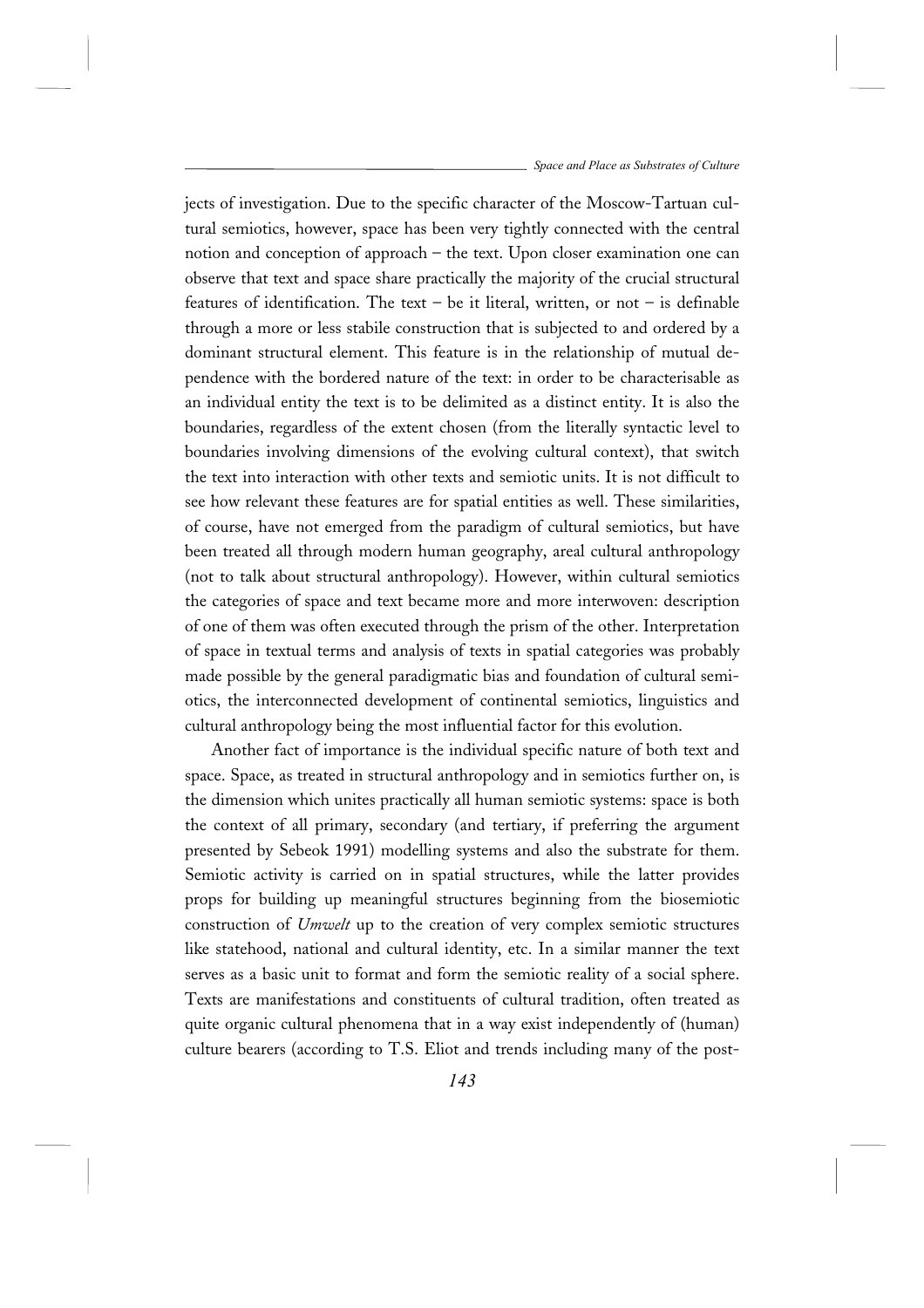modern ones that have essential origins in his ideas). The precondition of fitting with the cultural production already existing turns the emergence of texts into a most organic phenomenon, bringing it close to the natural influence of geographic and other spatial units on the character of each other. Such interrelatedness of space and text both from the aspect of the spatiality of semiotic phenomena (and the semiotic nature of space itself), and on the other hand also in terms concerning the descriptive techniques of the metalevel have given reason to use notions and, in point of fact, thereby also to form objects of study like *the Text of St. Petersburg* and the like, not to talk about *textual space*, *cultural space*, *semiotic space of a text*, *semiosphere*, etc. (see, e.g. Malts 1984; Lotman 1986). However, in spite of the fundamental importance of the two notions, they are far from univocal interpretation or usage even within the Tartu-Moscow semiotic school itself, not to mention a wider paradigm of cultural semiotics. This is vividly demonstrated by the undefined *space* and open-ended *text* in the conceptual dictionary of the Tartu-Moscow school (Levchenko, Salupere 1999).

The opposite to transformation of the content of loose terms, if wanting to clarify the content of concepts designating spatial units, is so-to-speak overdefining the relevant terms, which has been also quite a wide-spread practice in spatial studies including both geographical disciplines and also cultural studies of a more general nature. By over-defining there has to be kept in mind marking time by continuous over-definition of terms at the scale of whole disciplines. As known, one of the most popular pairs of spatial notions involves *space* and *place* that have usually been regarded as explicitly dissimilar and incongruent. Still, from the semiotic viewpoint this seems worth investigating, if space and place are functionally as different as often treated.

### **The semiotic capacity of space and place**

While the semiotic importance of space and place has been recognised practically all throughout history, there have been distinct periods during which these notions have been paid specifically high attention, the last decades of the 20th century being one of them.

Taking into account exactly the physical aspect as the dominant of spatial understanding, it is possible to outline a contemporary view on the hierarchy of spatial structures. Not only from the semiotic or culturological perspective have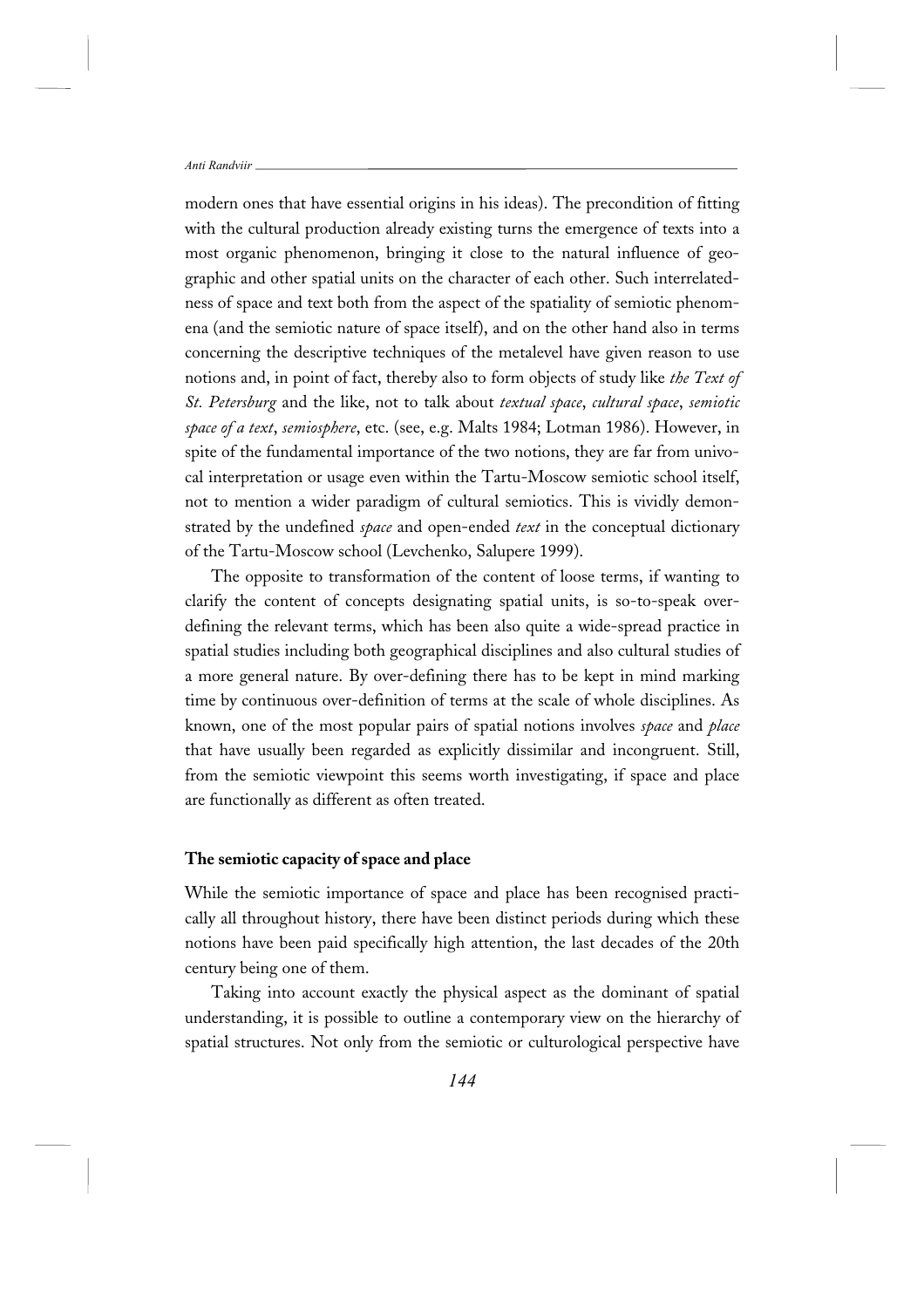spatial units been structured on the basis of their representative power. The fundamental opposition between the spatial sphere void of meaning on the one hand and meaningful space, on the other, is often the basis for such a categorisation. Algirdas J. Greimas has maintained *expanse* vs. *space* as the relevant fundamental opposition. He claims that:

"If it is the case that every knowledge of the world starts by the projection of the discontinuous on the continuous, we may perhaps return to the old opposition: expanse vs. space in order to say that space, taken in its continuity and its plenitude, filled with natural and artificial objects made present to us by all the sensory channels, can be considered as the *substance* which, once informed and transformed by man, becomes *space*, that is, *form*, capable (through the fact of its articulations) of serving the purpose of signification. Space as form is thus a *construction* which in order to signify selects only certain properties of "real" objects, only some of its possible levels of pertinence: it is evident that every construction is an impoverishment and that most of the richness of the expanse disappears with the emergence of space." (Greimas 1986: 27.)

Thus it seems that it should principally be possible to distinguish between the following spatial levels: [expanse]  $\rightarrow$  space  $\rightarrow$  area  $\rightarrow$  region  $\rightarrow$  territory  $\rightarrow$ place (this sequence can be compared to the condensation of semiotic intensity as increasing from the *cultural text* to a concrete individual *text*). Unfortunately one has to admit that partially due to the widespread use of these notions they have achieved a great vagueness in their meaning(s) as proper scientific terms. With variations, these concepts are in use in human geography, in environmental psychology, in philosophy, and many other disciplines, not to talk about semiotics. However, it is probably possible to claim that in different fields the relevant distinctions are made on quite similar grounds, namely on the basis of the ability, power and characteristics of a given spatial structure to represent culture, cultural behaviour, cultural traits. In this line one may postulate *space* to be connected with more general and primarily cultural developments and aspects, while *place* would concern aspects of a more social nature that would just the same be more concrete as historical phenomena and events. The distinction of *space* and *expanse* makes it possible to talk about *space* as similar to the concept of the paradigm of descriptive metacultures. Similarly we can talk about the cosmic expanse and the discovered galaxies in it as more or less delimited spaces in it that are formed of places in the face of concrete celestial bodies already described to a certain extent. The example of cosmological knowledge demon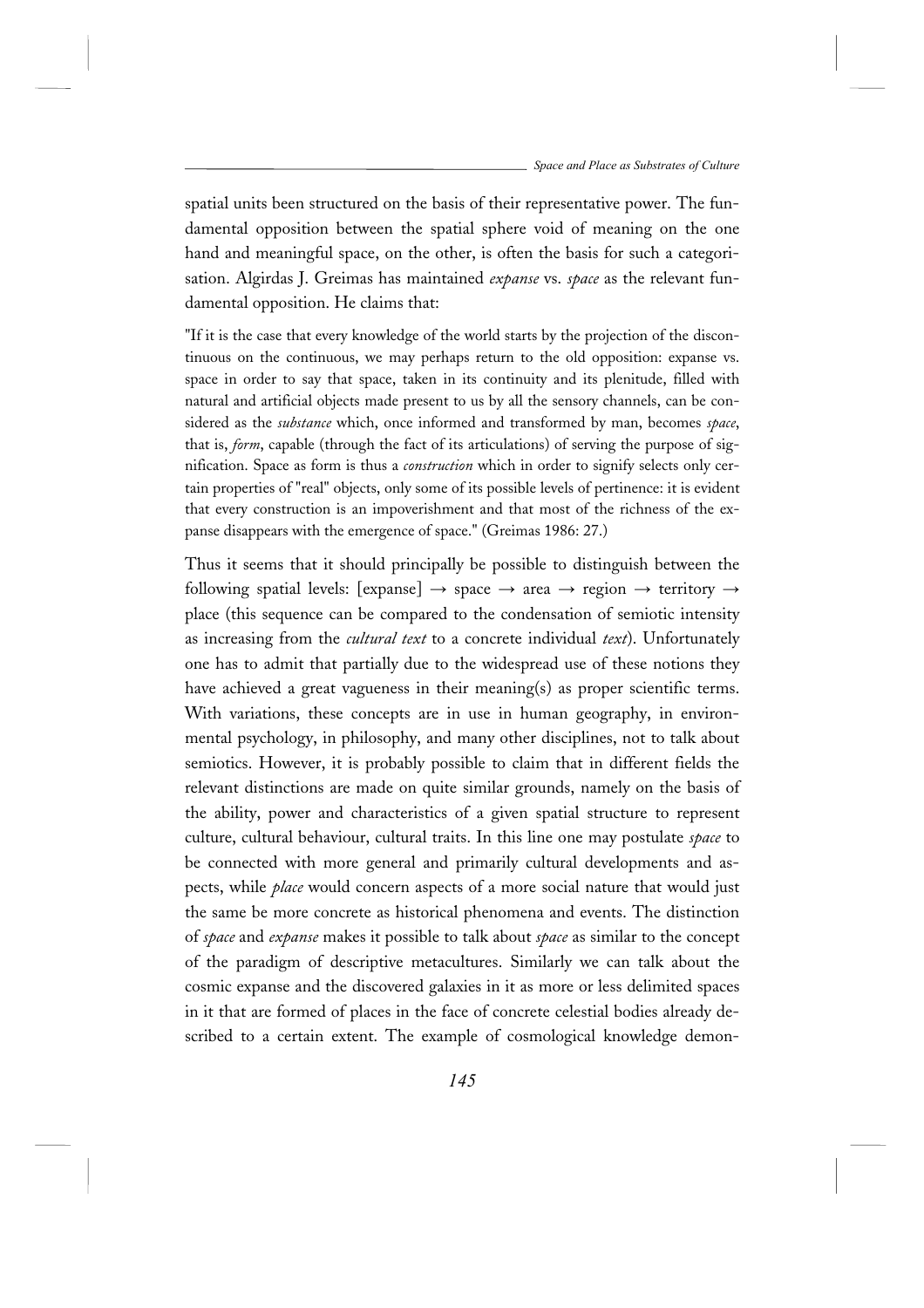strates the evergreen dynamism between the categories and extent of *expanse*, *space* and *place* – the size of *space* as a vaguely delimited area of potentially reachable knowledge grows (the possibility of its reduction also exists) as knowledge of its constitutive *places* becomes more and more refined, and this causes the enlargement of the all-surrounding *expanse*. In a way scientific discoveries like, for example, the Copernican revolution, Einsteinian physics and other groundbreaking corrections to the world-view, make understanding of the universe and semiotic space oscillate, extending and reducing it from time to time. All the more – we can certainly recognise miscellaneous segments of the universe and knowledge of it that human cultures have institutionalised as individual. It is possible to talk about scientific knowledge of the world and the universe, about religious understanding, everyday knowledge and several other dimensions the human mind has divided into distinct categories. Still, although these segments of knowledge of the universe have mostly been separated institutionally (e.g. different scientific disciplines, miscellaneous walks of life and professions, national, public and state institutions, etc.), they are interconnected, and oscillation of the extent and structural features of one sphere of knowledge often depends on the paradigmatic situation of another.

Such segmentation of the semiotic reality and the integral mutual relationships between its segment is brightly illustrated by the evolution of the spatial representation of world-view and during, for instance, the Middle Ages. Due to the religious cultural dominant practically all walks of life were dependent on the canonic interpretation of both the semiotic and physical environment of man. Therefore it is not surprising that knowledge of the physical world as interpretable by scientific means or even as monitored by sailors and travellers was either ignored or altered according to the religious conception of the structure of the world and the universe. Likewise were representations of the world not depictions of the physical reality, but rather those of the semiotic one as shaped by religious dogmas. The famous *T-O map* that lasted for centuries thus demonstrates a most curious dynamism between the physical reality, the semiotic reality and the realm of the reflective knowledge. Furthermore, semiotically this dynamism largely functioned exactly through complex relations between placement and displacement. In order to officially execute coherent interpretation of the physical reality, information on it had to first be placed into the canonic understanding of the world to test the data, correct and eliminate discrepancies with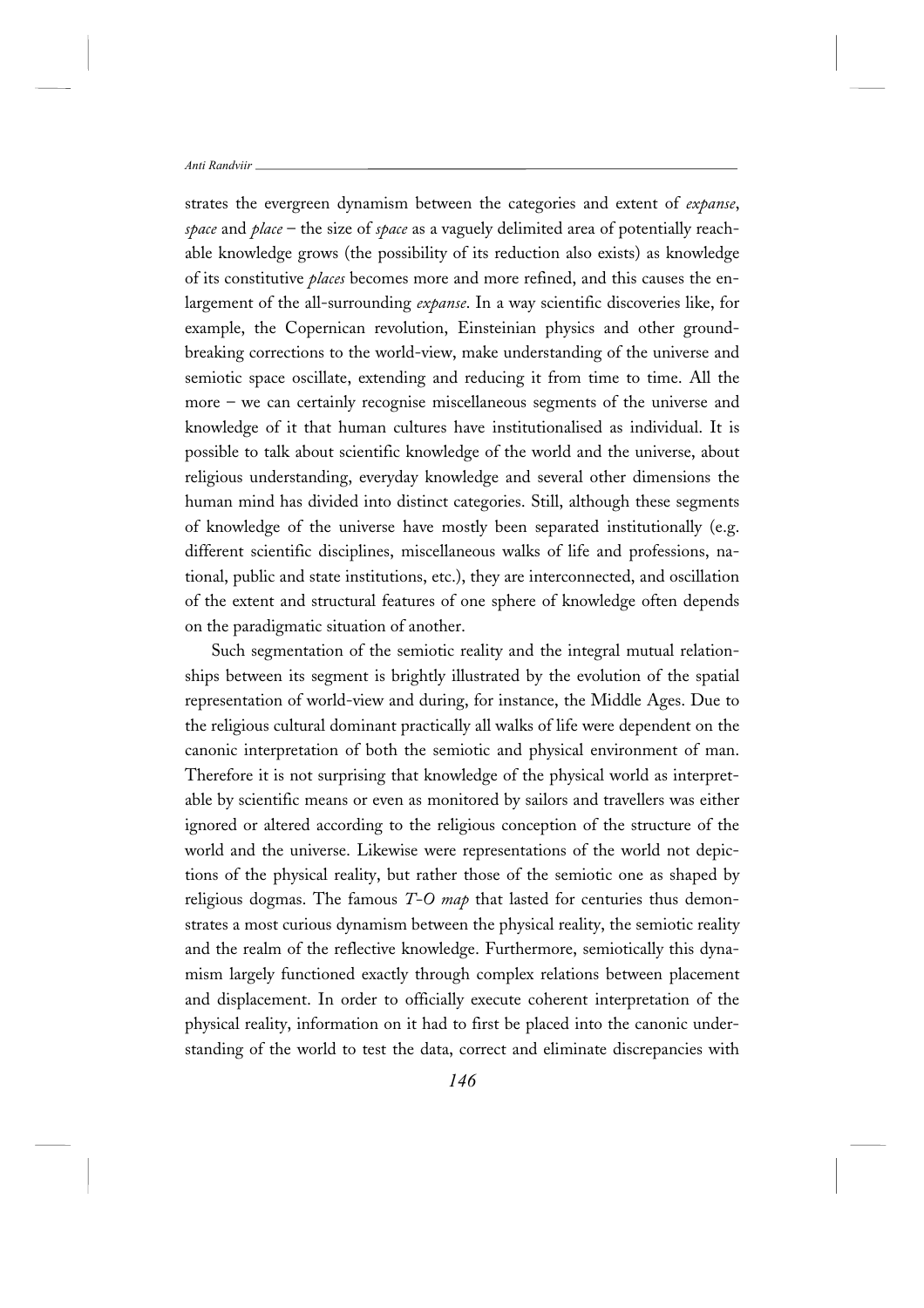the integral system of canonic texts. Only after these procedures could textual (both verbal and pictorial) representations of the world be articulated. There is certainly no question about the intellect of the relevant goal-keepers of time, and the knowledge called objective today was definitely not neglected because of ignorance; cultural space was simply organised according to principles different from the contemporary. However, knowledge of the world not fitting to the given *Weltanschauung* was not completely discarded of, but displaced instead. Analogously to the Marxist use of the term, displacement of that (part of) knowledge served as a tool to ideologically construct the adversary of the sociocultural system of the Middle Ages. Yet besides the witch-hunt (that, in fact, was also connected with *another kind of knowledge*), another major class of heresy was connected with the production and handling of the kind of knowledge today labelled as scientific. Thus we can hereby close the circle by noting a similar situation of displacement of knowledge as functioned (and functions) in the case of (physical) banishment.

### **Spatialisation and placement as cultural practices**

Of course, space and place coming into the focus of cultural attention has usually been in very evident and strong connection with the abilities, development and possibilities of man's capacity to **use** space. Such usage can also be split into two, and thus we can make a distinction between the different epochs, keeping in mind which aspects of space have gained importance at the relevant era. The roughly two uses of space are of course physical, material on the one hand, and spiritual on the other. Similarly a distinction can be made between cultural epochs that focus on either spiritual or physical space. For example physical space, or the physical dimension of space, has been important during the era of formation of the cities, during the Age of Discoveries – in a word: during practically all periods of relatively rapid and overall social or sociocultural change (including international wars, world wars, etc.). The spiritual, or conceptual dimension of space was of particular importance during the Middle Ages, and in a curious way it has regained its value in contemporary culture; it has always been important in the so-called primitive societies (see Randviir 2000). It may not be too false to postulate that the spiritual dimension of space is paid attention to during the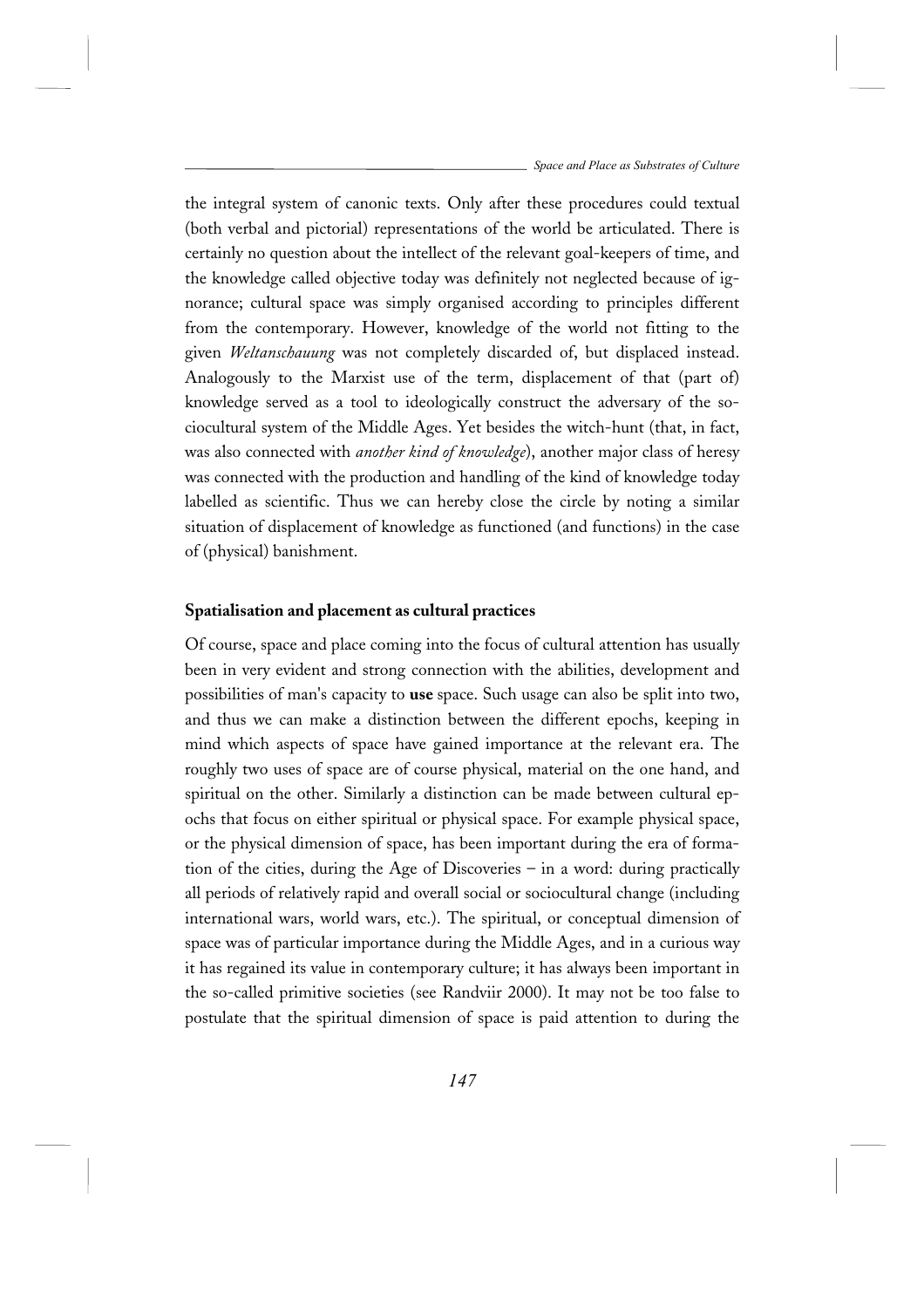relatively calm environment in terms of physical action (like massive travel, discoveries, adventure), but at times of intense mental cultural activity.

At the same time it is possible to outline different epochs on the basis of paying attention to spatial structures on the metalevel. It is noteworthy that space has gained higher attention during the present century. While space has practically always been the subject of analysis, it is the 20th century that has discovered new aspects of space in the physical dimensions (Einstein) and also articulated the value of space as a very special and precious subject of anthropology (e.g. research of Claude Lévi-Strauss; see, e.g. Lévi-Strauss 1968). It was precisely the anthropological perspective that declared space to be the mirror of culture (while culture being, in Clyde Kluckhohn's popular formulation from 1961, *Mirror for Man*). When trying to outline concrete persons who advance this understanding, certain obstacles emerge, since in one way or another, anthropology in its 19th–20th century conceptions has largely treated culture as based on (or even being wholly) the system(s) of adjustment of a biological being, man, to the environment. Culture, man's invented unnecessary luxury, if approaching from such a viewpoint as man as a biological organism whose primary goal is satisfying the needs of physical existence, has been dependent on its ability to adjust to spatial realities. This understanding has been at least partially represented in Ruth F. Benedict's, Clyde Kluckhohn's, Paul Vidal de La Blache's, Halford J. Mackinder's works. However, there was also another level to emerge in the anthropological paradigm. This is the one concentrated in the works of Lévi-Strauss who maintained that the spatial structure is the mirror of man's semiotic universe. In semiotically even stronger expression Lévi-Strauss claimed that the spatial structure is the crystallisation of society's sociocultural reality: in the spatial structure the social, cultural, cosmological, cosmogonic and other often purely semiotic structures have been articulated. The positive correlation between mental processes, be it either on the social level or on that of the individual, and the physical environment the given social sphere has shaped, goes both for a settlement's general plan, but also for individual buildings and houses (see Lévi-Strauss 1968: 292, Lagopoulos 1986).

The fervent interconnection between the physical and the semiotic reality takes us back to the foundation stones of contemporary semiotics itself: Ferdinand de Saussure, in his *Course in General Linguistics*, claimed the relationship between the signifier and signified to be crystallised (Saussure 1959: 65–74).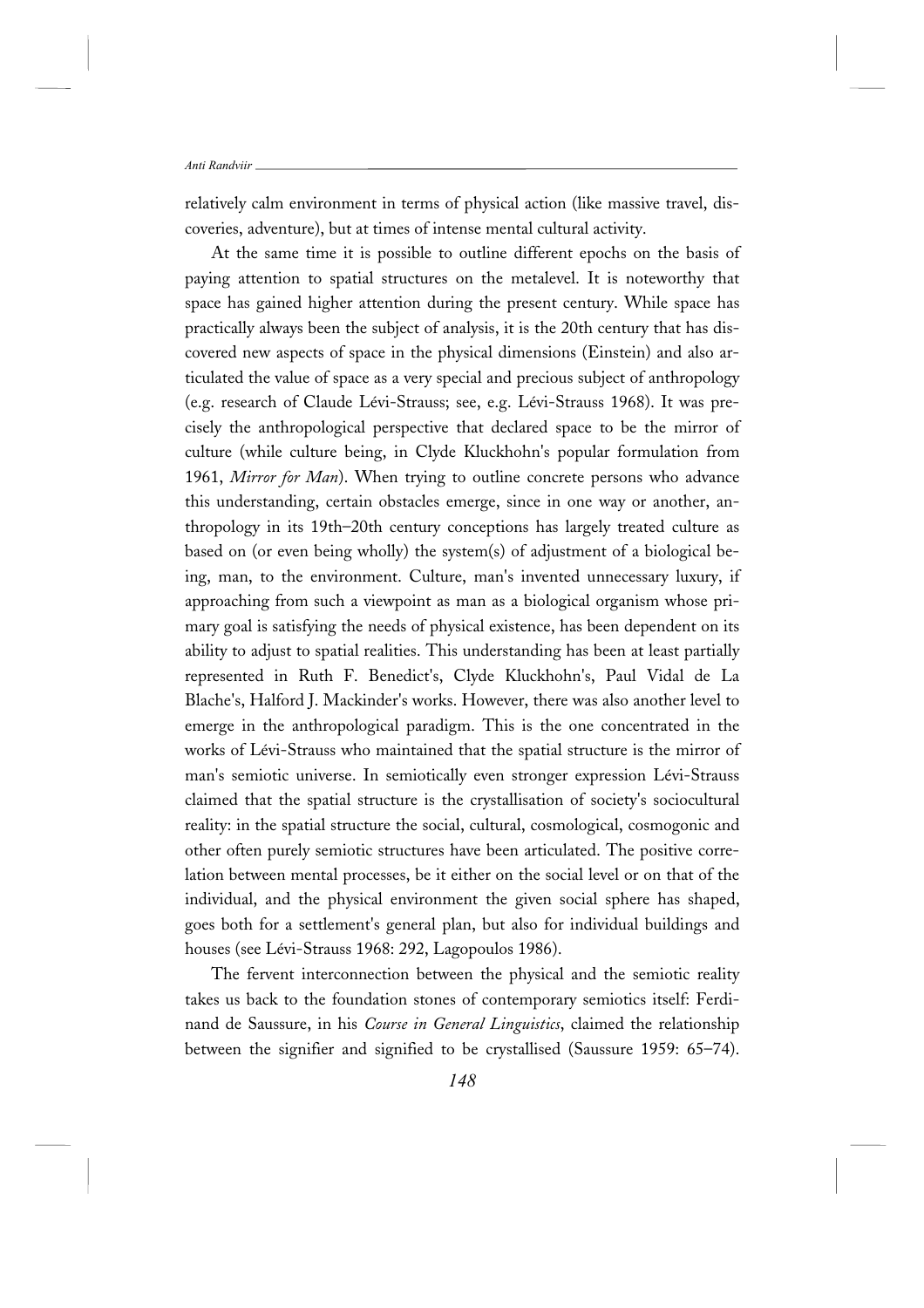Thus, in the mentality of the Tartu-Moscow semiotic school one may conclude that natural language as the so-called primary modelling system and culturally organised space as an instance of secondary modelling (cf., once again, Sebeok 1991) are in a similar semiotic relationship with what they represent. In this line we can again see the point explained above, that space can be understood as the substrate of culture, however this time it already has a very direct sense, rather than going for procedures on which 'culture' depends on the metalevel.

#### **The spatiality of culture**

The above argument is strengthened (and complicated) by Kluckhohn's understanding of culture as an abstraction (see Kluckhohn 1961: 24, 25): culture is constructed on the object level, by society, continuously by choosing elements to be or not to be switched into identification and definition of the cultural tradition (e.g. the *Estonian culture*, the *American culture* depend on what the respective society selects to be the constituents of its history), and this also finally determines the *way of life* of the members of the given group. These abstractions, also like theoretical inferences on a culture, are drawn from the cultural traits that have been somehow imprinted in the environment a given culture inhabits. Be these traces of an either material or immaterial nature, they somehow record the cultural patterns characteristic to the given social sphere. Thus culture is dependent on what a society itself, or a describer of it, can register in the physical environment of the social sphere. In metalevel culture, observable cultural traits lead, in the end, to organising the Earth into relatively distinct cultural areas in Mackinder's and Vidal de la Blache's sense. In addition to spatial demarcation cultures according to the net of physical cultural traits, it is also possible to use other features and to outline cultural spaces as realms of certain cultural dominance (e.g. the *French cultural space*, *Russian cultural space*). In this manner demarcation of cultural spaces becomes close to delineation of signifying orders (see Danesi, Perron 1999) as semiotic structures not directly restricted by national, linguistic, geographic or other formal characteristics. Still furthermore, it is probably that the structure of individual cultures can also be described in terms of the semiotic spheres constituting its semiotic reality, i.e. it should be possible to use the spatial account (including the question of what kind of spaces a culture maintains) to clarify the constituents of a social sphere's *semiosphere*.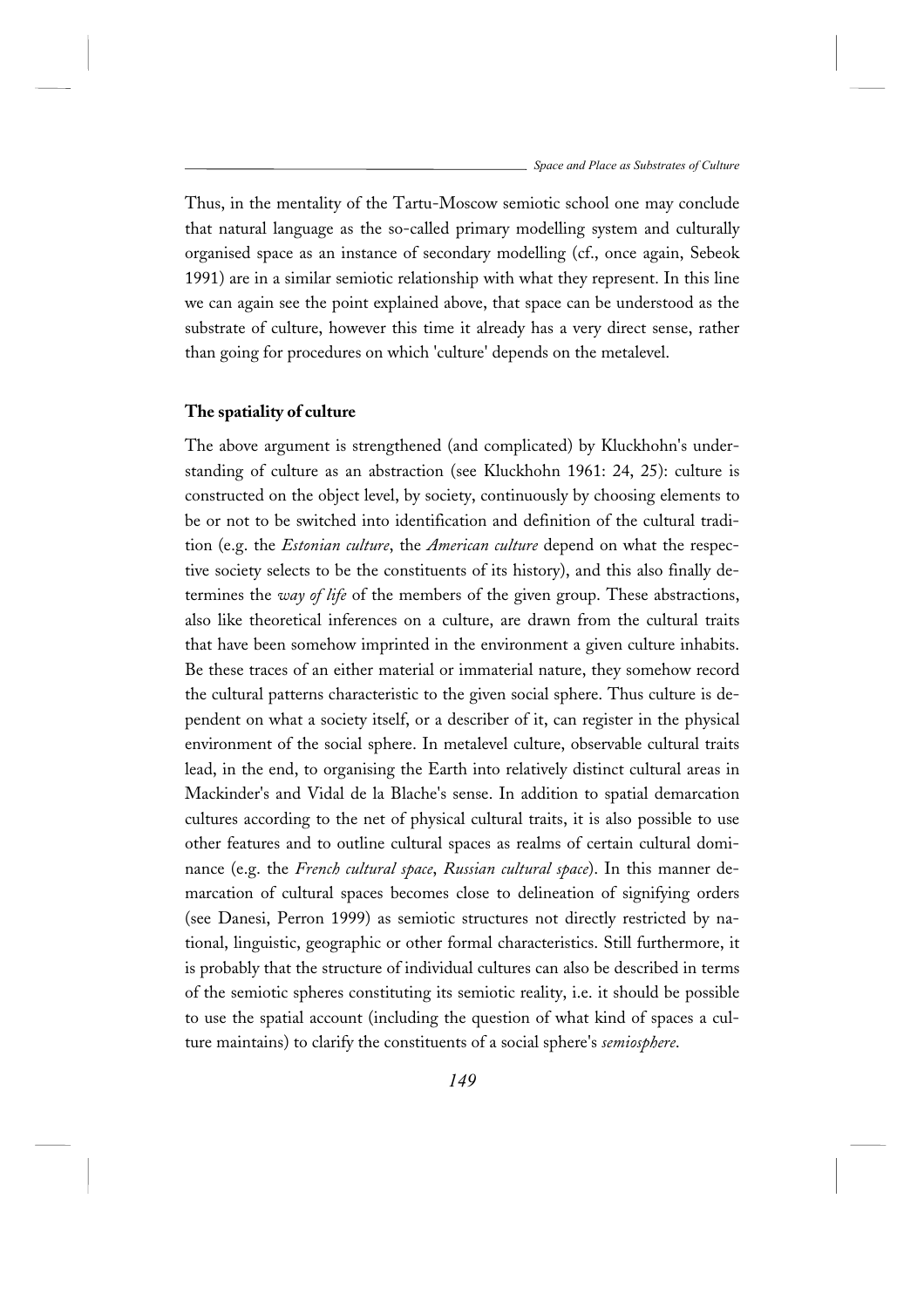Kluckhohn's treatments of culture as an abstraction and culture as a theory assume a relevant difference between the object level (including, e.g. individuals' interpretation of "correct" behaviour) and the metalevel (including, e.g. what kind of data is collected by the given researcher). However, just like in a historical perspective (a work classified as scientific comes into a "normal" cultural text to be analysed alongside with other cultural production), similar intricacies also emerge at defining the metalevel of contemporary chronotopes. Namely, if we talk about scientific analysis of space, and even more in the case of investigating the meaning of space, then we usually have to pay attention to how space is represented in the given culture whose understanding of space is under question. The problem is that today interpretation of space has transferred from the "ordinary metalevel" or the scientific interpretation to the level that usually has been taken as the object level. Here we can talk about contemporary arts and problems connected with analysis of conceptual arts in general. (In Estonian cultural space this actually has been a long lasting problem. Maybe due to the cultural history that has always been in very strong connection with the environment, landscape and territory, Estonian culture has practically constantly felt the need, or maybe simply reflected upon its environment and territory as a specific means to conceptualise the cultural development. Instance can be brought by the work of Olev Soans, but such themes (maybe one could even call them cultural themes in the sense Marvin K. Opler used the phrase in cultural anthropology) have also been taken up nowadays by contemporary Estonian artists.)

Hereby it is even not very relevant at what times of cultural development themes of connecting spatial structures and culture become actualised, one can just hypothesise that they probably gain importance during a sort of sociocultural anxiety, "unnatural" social change (too rapid, too big a contrast between two juxtaposed sociocultural states). Currently it rather is important that these appearances are problematic, because it is difficult to categorise them, choosing between the object level and metalevel. From another angle, however, these cases are excellent material for examining the reflective discourse of a culture's and social sphere's self-identification discourse, since it is already on the level ordinarily considered as the object level that landscape, environment and territory are analysed, and this provides the metalevel with already very conscious cultural production to be examined. Needless to assert that it is not only the arts that have the tendency to conceptualise culture in its geographical environment. In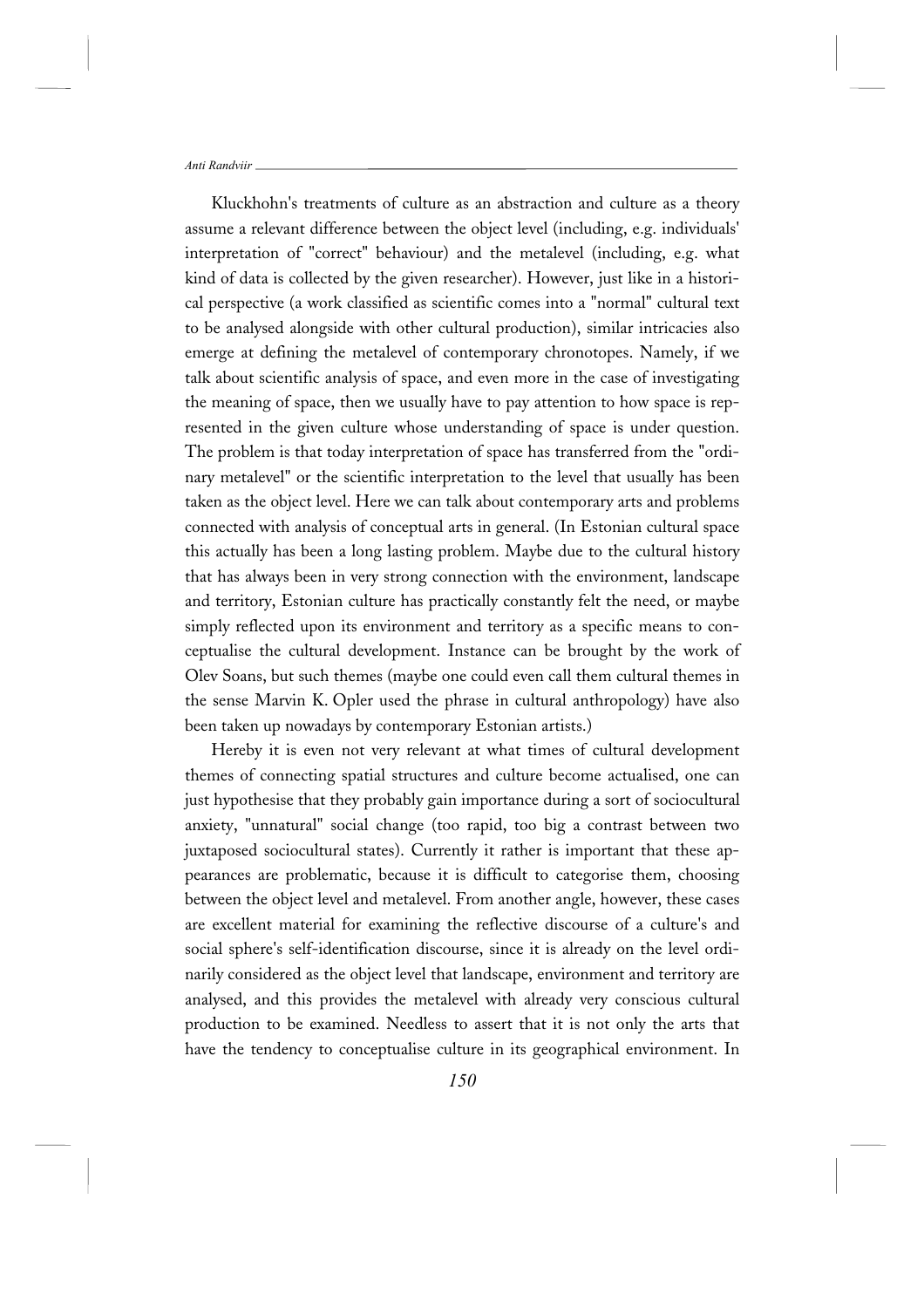the contemporary cultural and political life associating certain cultures and certain territories, and arranging such units into (often ideological) relationships is a common practice (that sometimes turns into a civilised war).

The tight connection between the geographic and semiotic dimension of a culture shows that not only the *objective content* of space (or place) is important, but representation of a territory must include its cultural substance, too. Hugh of Saint Victor commented on the target and correct structure of spatial representation, specifically that of the Medieval *mappae mundi*:

 "We must collect a brief summary of all things mind, or intellect, can grasp and the memory easily maintain. The mind, or reason, evaluates events on the basis of three main things: people who committed actions, the places where they were committed and the times when they were committed." (quoted from Woodward 1987: 290.)

This understanding is one of the best explanations for the structure of medieval representation of meaningful space, and these principles have evidently lived long up to our times (e.g. the *Map of the United Nations* from 1945). Thus Hugh of Saint Victor touched upon the important questions of how the semiotic order of space is maintained and transmitted in the course of cultural tradition, different epochs and generations. Such documents of cultural tradition as maps were therefore highly complex, including very diverse semiotic systems (e.g. religion, cosmological views, cultural conceptions, etc.) to representation of space (or: cultural space). In the Middle Ages space was thereby turned into a mechanism and dimension to integrate different cultural systems according to a given cultural dominant (religion). This, in turn, made the highly integrative representational system complex in the very aspect of the contents: spatial representations presumed high knowledge of diverse cultural areas, so that upon interpretation of maps information could be distinguished from elements of noise. It is likely that cultural mechanisms of coding and maintaining both the spatial order of cultural environment and the meaningful structure(s) of space are directly connected with the general principles and factors determining cultural development. Thus it's also the use, the ability to handle spatial structures that is vital for cultural survival. Yet the map is not only a description of an area's possessions, but it was, and probably still is, primarily a means for enhancing orientation in both the geographical and conceptual space represented. Examination of a culture's **use** of space allows us to view those specific semiotic structures that are linked to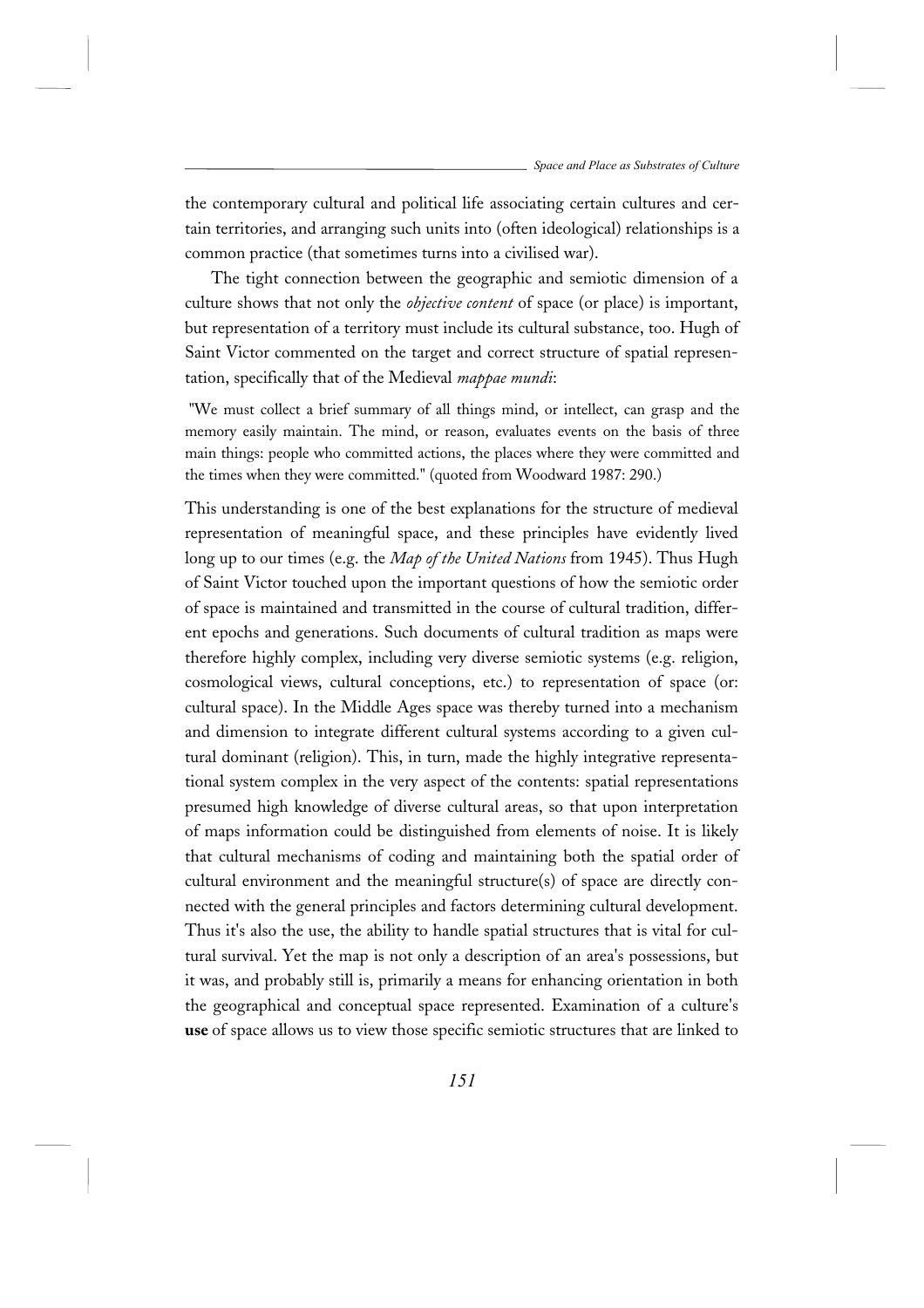the identity discourse of a given social sphere. Analysis of space as the substrate of all the cultural semiotic systems is thus in direct connection with the predictability of the development of different cultures. Besides space as the substrate of culture in the sense spatial structures are those within the limits of which all cultural production *takes place*, another important moment is concerned with **what kind** of space or spaces a culture can use, uses and does not use. Here we notice the critical role of space as the substrate of culture in the aspect of providing culture with new, alternative cultural themes and conceptions. Straightforward examples of the conceptual conquest of new spaces that is executed can be drawn from cases in which the utopian consciousness tries to find articulation. We know that it was Thomas More who was probably the first to use a specific semiotic technique which is actually inescapable for enunciation of the utopian or other alternative conceptions of culture and society: it is also necessary to find a new spatial environment for it. This is vital due to both the potential sociocultural, political, physical sanctions, and also for increasing the credibility of discourse. Presentation of a new spatial configuration along with alternative cultural conception(s) is also due to the overload of the "ordinary meaningful space" and that the latter already serves as the substrate and environment of the existing, common semiotic systems. Thus it might be said that (new) conceptual spaces, like new domains of knowledge, are usually a result of a cultural, conceptional conquest which, as in the case of military conquest, always entails re-semiotisation of the existing spatial units as well. As this topic has been treated more thoroughly elsewhere (Randviir 1999), it is not necessary to pause at it in further detail.

When turning back to the hierarchy of spatial units, we may conclude that culture is imprinted in landscape and places, while the nature of their semiotic content depends on the general understanding of spatial reality, or the meaningful dimensions of space in both geographic and semiotic perspective. Space is a substrate for culture that can imbibe new knowledge, new domains of knowledge from it in both physical and purely conceptual terms. Places are shaped within the geographic space and the semiotic reality to be used for organising these structures and for framing both physical and semiotic human activity. By discovering new physical spaces, culture also has to adjust its conceptual realm to the new situation, extending thereby its conceptual space. The advancement of semiospherical knowledge, in turn, often involves at least a conditional enlarge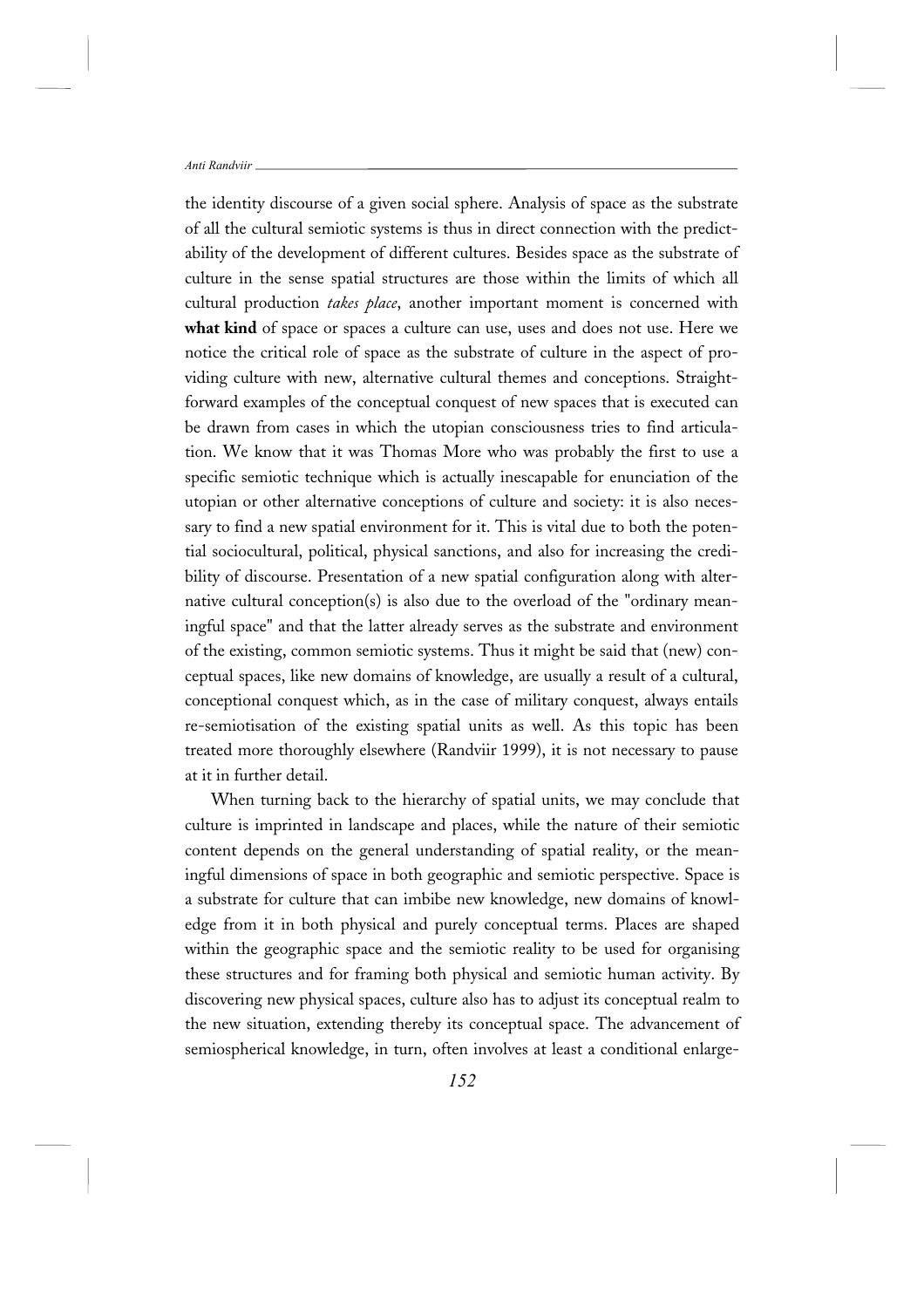ment of knowledge on physical space in order not to replace cultural conceptions, but to enlarge them. Thus culture continuously extends its identification space, conquers new (either physical or conceptual) spaces, also entailing thereby the need for rearranging behavioural patterns in the semiotic sense. Both creative, interactive and purely semiotic behaviour, norms for its structure and other guidelines for both overt and covert behaviour are, in turn, embedded in geographic space and places as cultural traces resulted from enacting what constitutes cultural space.

## **References**

- C a r t e r, Erica; D o n a l d, James; S q u i r e s, Judith (Eds.) 1993. *Space and Place: Theories of Identity and Location*. London: Lawrence and Wishart
- D a n e s i, Marcel; P e r r o n, Paul 1999. *Analyzing Cultures: An Introduction and Handbook*. Bloomington: Indiana University Press
- D o r f m a n, Ariel; M a t t e l a r t, Armand 1975. *How to Read Donald Duck: Imperialist Ideology in the Disney Comic*. New York: International General
- G r e i m a s, Algirdas J. 1986. For a Topological Semiotics. *The City and the Sign: An Introduction to Urban Semiotics*. Eds. Mark Gottdiener, Alexandros Ph. Lagopoulos. New York: Columbia University Press, pp. 25–54
- K l u c k h o h n, Clyde 1961. *Mirror for Man: A Survey of Human Behavior and Social Attitudes*. Greenwich: Fawcett
- K r u p n i c k, Mark (Ed.) 1983. *Displacement: Derrida and After*. *Theories of Contemporary Culture* 5. Bloomington: Indiana University Press
- L a g o p o u l o s, Alexandros Ph. 1986. Semiological Urbanism: An Analysis of the Traditional Western Sudanese Settlement. – *The City and the Sign: An Introduction to Urban Semiotics*. Eds. Mark Gottdiener, Alexandros Ph. Lagopoulos. New York: Columbia University Press, pp. 259–287
- L a v i e, Smadar; S w e d e n b u r g, Ted (Eds.) 1996. *Displacement, Diaspora, and Geographies of Identity*. Durham, NC: Duke University Press
- L e v c h e n k o, Jan; S a l u p e r e, Silvi (Eds.) 1999. *Conceptual Dictionary of the Tartu-Moscow Semiotic School*. *Tartu Semiotics Library* 2. Tartu: Tartu University Press
- L é v i-S t r a u s s, Claude 1968. *Structural Anthropology*. London: Penguin Books
- L i g h t, Andrew; S m i t h, Jonathan M. (Eds.) 1997. *Philosophy and Geography I: Space, Place, and Environmental Ethics*. Lanham: Rowman and Littlefield
- L o t m a n 1986 = Ю. М. Лотман (ред.). *Труды по знаковым системам* 19. *Семиотика пространства и пространство семиотики.* Тарту: ТГУ